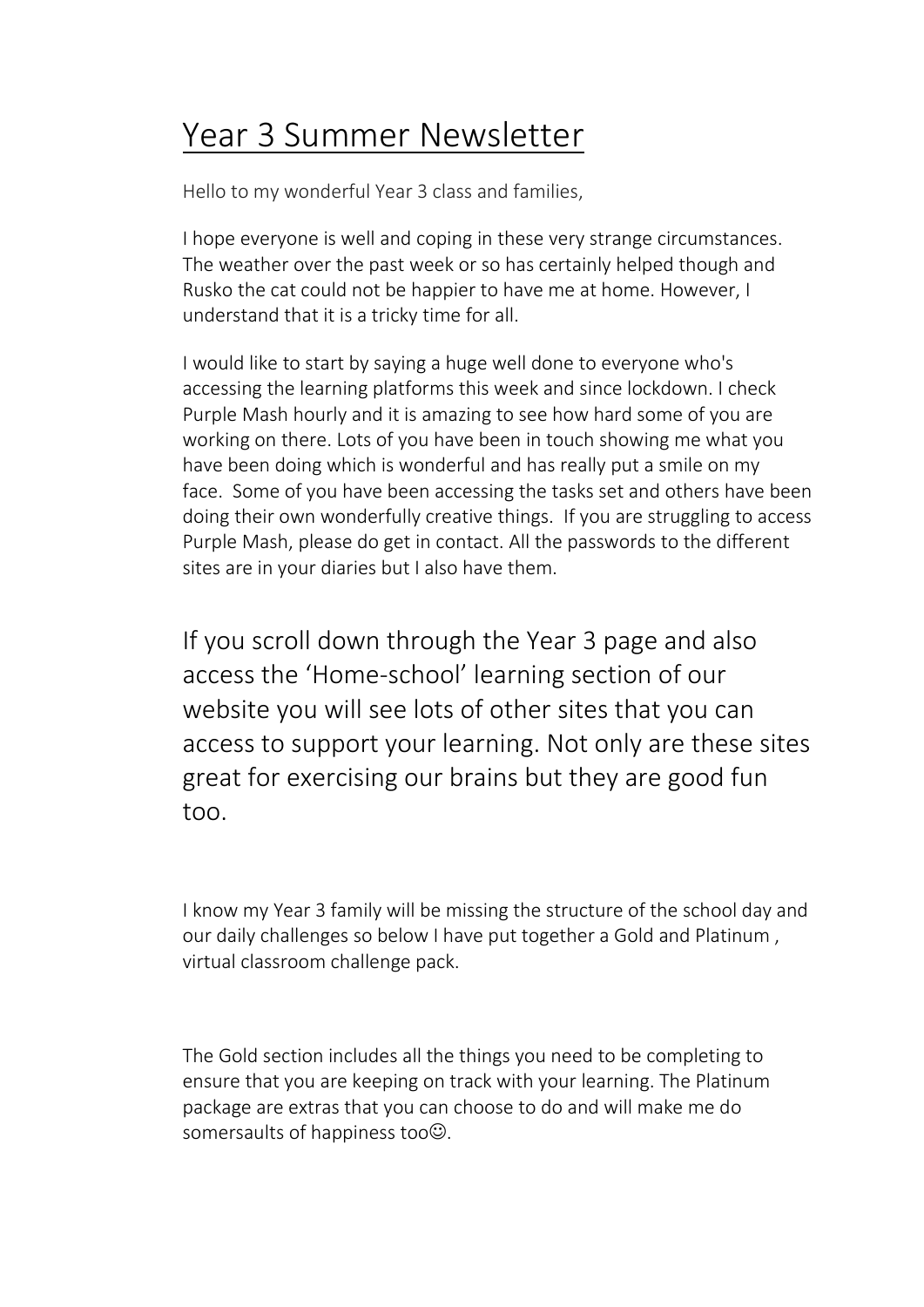#### Weekly Maths Tasks (Aim to do 1 per day from the list below)

| Gold                                                                                                                                                                                      | Platinum                                                                                                                                          |
|-------------------------------------------------------------------------------------------------------------------------------------------------------------------------------------------|---------------------------------------------------------------------------------------------------------------------------------------------------|
|                                                                                                                                                                                           |                                                                                                                                                   |
| • Play on Hit the Button - everything apart<br>from squared numbers. Click here<br>• Measure objects around your house or<br>the people in your family and convert the                    | • Can you make a guide to show<br>how to do column subtraction? You<br>could do this as a presentation,<br>written guide, poster or video.        |
| measurements between mm/cm/m. (order<br>them from smallest to largest)                                                                                                                    | • Can you access White Rose Maths<br>for their 'Problem of the day'?                                                                              |
| • Practise counting forwards and<br>backwards from any given number in 1s, 10s<br>and 100s.                                                                                               | • Get a piece of paper and show<br>everything you know about Division.<br>This could be pictures, diagrams,<br>explanations, methods etc. You can |
| • Practice times tables (Be prepared to<br>earn your bronze, silver and gold on return<br>to school $\circledcirc$ )                                                                      | be as creative as you want to be. $\odot$                                                                                                         |
| • Have a go at the fraction games on Purple<br>Mash (I really enjoy Fractonio's Pizzaria)                                                                                                 |                                                                                                                                                   |
| • Have a go at adding totals of the weekly<br>shopping list or some work around money.<br>We have also been practicing finding<br>change – this could link well with number<br>bond work! |                                                                                                                                                   |

## **Spellings**

| Gold                                                               | <b>Platinum</b>                                                                                                                      |
|--------------------------------------------------------------------|--------------------------------------------------------------------------------------------------------------------------------------|
| • Go to spelling frame - Year 3&4 and<br>practise the Rules 21-24. | • Play Primary Boggle. Use clues to find<br>out which words you need to spell and<br>click the correct letters to spell the<br>word. |
| • Pick 10 of the Y3/4 spellings and<br>create a word search.       | • Create a picture using this week's<br>spellings.                                                                                   |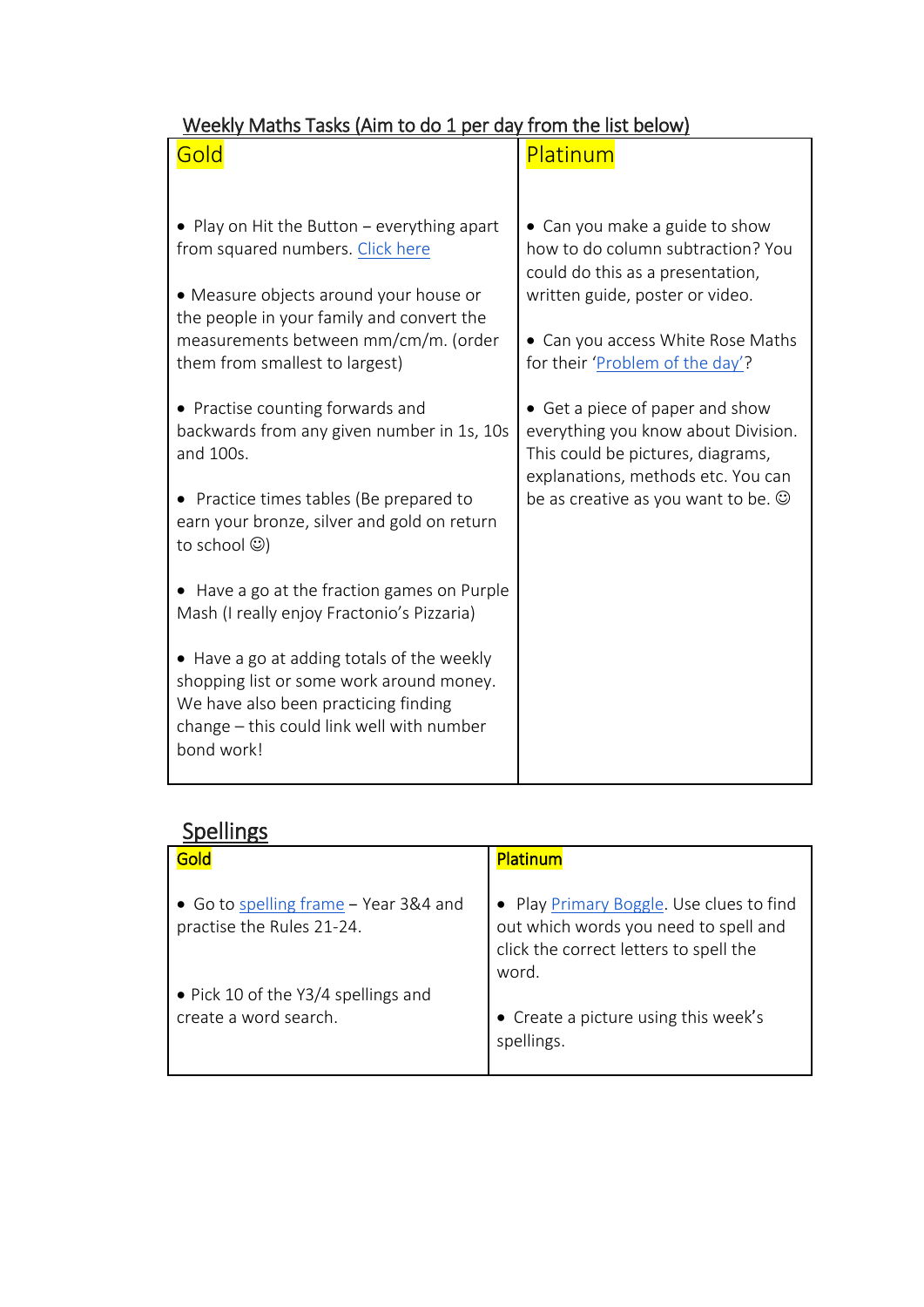#### **Writing**

| Gold                                                                                                                                                                                                                                                                               | Platinum                                                                                                                                                                                                                |
|------------------------------------------------------------------------------------------------------------------------------------------------------------------------------------------------------------------------------------------------------------------------------------|-------------------------------------------------------------------------------------------------------------------------------------------------------------------------------------------------------------------------|
| Write a diary entry for one of the days you<br>have been off school. You don't need to tell<br>the truth, make it as exciting as you like.<br>Remember to write it in the first person (I)<br>and use informal language. Take time to plan<br>your writing carefully, and check it | • Produce a news report about<br>something that is going on at your<br>house during the lock-down. It can<br>be totally made up, or a real<br>event. You can either type it up, or<br>do it as a video like the news on |
| • Hide some treasure around your house.<br>Create a treasure hunt, by writing a series of<br>clues and hiding these, so a member of your<br>family can follow the clues around your house<br>until they finally reach the treasure.                                                | TV, with interviews etc.<br>• With the help of an adult, make<br>something lovely for tea and write<br>a set of instructions for me to<br>follow. Remember to include<br>imperative verbs                               |
| • Go on BBC Bitesize click here, and complete<br>the "Identifying pronouns", "identifying<br>adjectives" and "identifying verbs" activities.                                                                                                                                       |                                                                                                                                                                                                                         |

#### Geography

| Gold                                       | <b>Platinum</b>                         |
|--------------------------------------------|-----------------------------------------|
| • Use google Earth to find the following   | • Write a brochure encouraging          |
| Physical Features: a river, a mountain, a  | people to holiday in the UK. Research   |
| sea, a lake, a glacier, a valley. Which of | different areas of the UK and places of |
| these do you find in Britain?              | interest                                |

As computer users: Last term we were learning all about e-safety and how to stay safe online. Here is a link to some videos to help you to create a poster or presentation about how to stay safe online. [Click here](https://www.childnet.com/resources/the-adventures-of-kara-winston-and-the-smart-crew) to enter website

### Science /Art /Tech

| Gold                                         | Platinum                                |
|----------------------------------------------|-----------------------------------------|
| • Ask your parents if you can pick a         | • Use natural materials (grass, dead    |
| flower. Take it inside and dissect it        | twigs etc) to make a Spring picture. If |
| (carefully take it to pieces). Tape, draw or | the weather is good, why not do it      |
| glue the pictures into your book. Use the    | outdoors to make it as big as possible! |